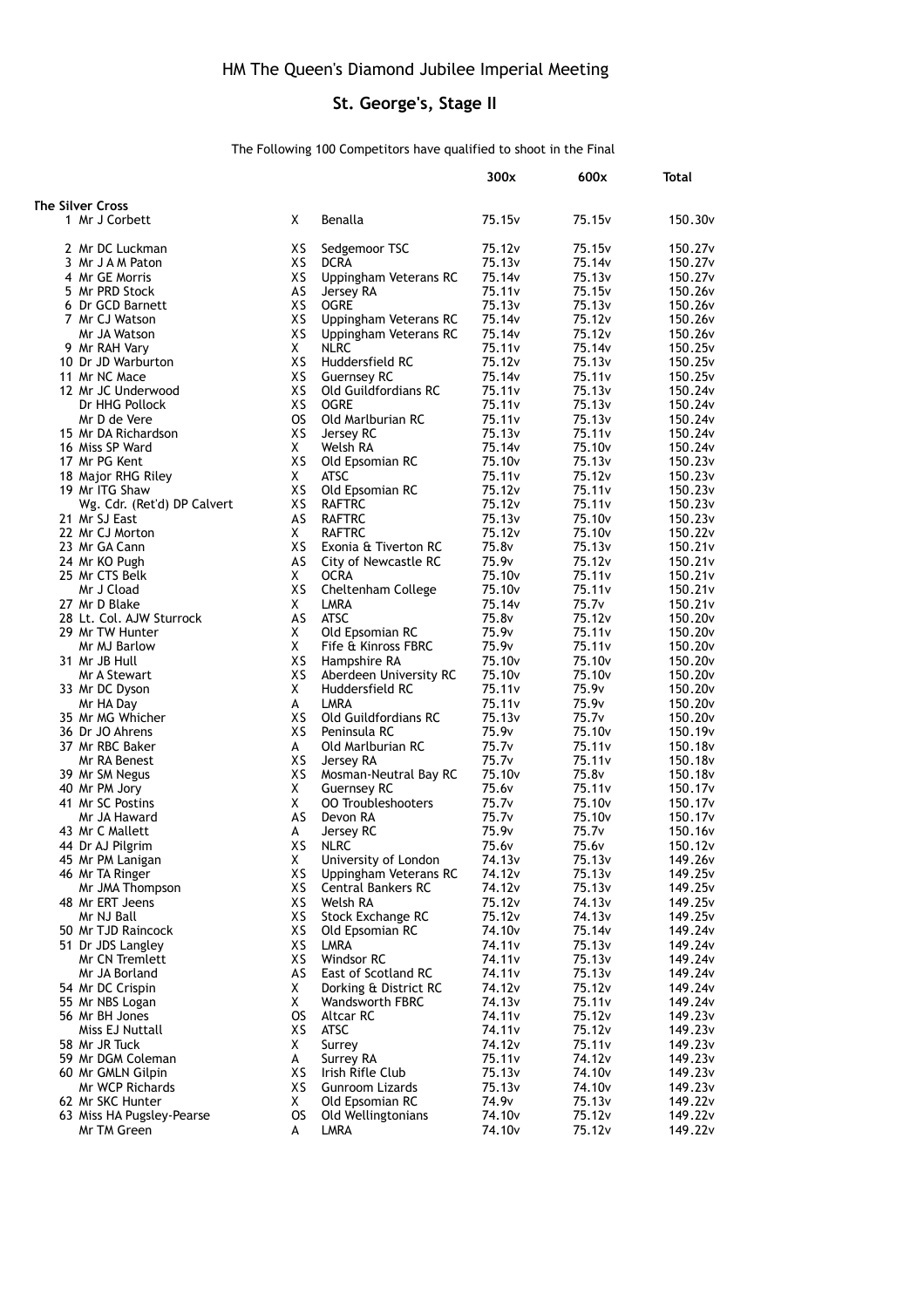| 65 Mr GW Clarke                            | A              | Comber RC                                                                | 74.11v                       | 75.11v                       | 149.22v                                    |
|--------------------------------------------|----------------|--------------------------------------------------------------------------|------------------------------|------------------------------|--------------------------------------------|
| Mr MG Reid                                 | o              | Somerset RA                                                              | 74.11v                       | 75.11v                       | 149.22v                                    |
| 67 Mr MI Buchanan                          | XS             | Roseville                                                                | 75.10 <sub>v</sub>           | 74.12v                       | 149.22v                                    |
| 68 Dr PD Sykes                             | XS             | <b>Bedfordians RC</b>                                                    | 75.11v                       | 74.11v                       | 149.22v                                    |
| Mr AD Le Cheminant                         | XS             | Jersey RC                                                                | 75.11v                       | 74.11v                       | 149.22v                                    |
| 70 Capt AG McLean                          | XS             | <b>ATSC</b>                                                              | 74.8 <sub>v</sub>            | 75.13v                       | 149.21v                                    |
| 71 Mr DR Armstrong                         | XS             | Old Guildfordians RC                                                     | 74.9v                        | 75.12v                       | 149.21v                                    |
| Capt. AW Gill                              | X              | <b>ATSC</b>                                                              | 74.9v                        | 75.12v                       | 149.21v                                    |
| Mr Al Brown                                | <b>OS</b>      | <b>Wandsworth FBRC</b>                                                   | 74.9 <sub>v</sub>            | 75.12v                       | 149.21v                                    |
| Mr CP Weeden                               | Χ              | <b>NLRC</b>                                                              | 74.9v                        | 75.12v                       | 149.21v                                    |
| 75 Mr WA Langley                           | <b>OS</b>      | Jersey RA                                                                | 74.10 <sub>v</sub>           | 75.11 <sub>v</sub>           | 149.21v                                    |
| Mr J Pugsley                               | XS             | Exonia & Tiverton RC                                                     | 74.10 <sub>v</sub>           | 75.11v                       | 149.21v                                    |
| 77 Mr RJ Booth                             | XS             | Manchester RC                                                            | 74.11v                       | 75.10 <sub>v</sub>           | 149.21v                                    |
| 78 Mr AJC Wilson                           | o              | Old Wellingtonians                                                       | 75.10v                       | 74.11v                       | 149.21v                                    |
| Mr B Jones                                 | A              | <b>RAFTRC</b>                                                            | 75.10 <sub>v</sub>           | 74.11v                       | 149.21v                                    |
| 80 Miss JH Messer                          | XS             | <b>NLRC</b>                                                              | 75.11v                       | 74.10 <sub>v</sub>           | 149.21v                                    |
| 81 Mid MAJ Barber                          | o              | <b>RNTRC</b>                                                             | 74.7 <sub>v</sub>            | 75.13v                       | 149.20 <sub>v</sub>                        |
| 82 Mr ANR Walker                           | X              | Old Framlinghamians RC                                                   | 74.8v<br>74.9v               | 75.12v                       | 149.20 <sub>v</sub>                        |
| 83 Mr P Patel                              | XS             | Old Epsomian RC<br><b>ATSC</b>                                           | 74.9v                        | 75.11v<br>75.11v             | 149.20 <sub>v</sub>                        |
| O/Cdt BA Boyle                             | A              | Irish Rifle Club                                                         | 75.9v                        |                              | 149.20v                                    |
| 85 Miss D O'Kelly<br>86 Mr BJ Le Cheminant | AS<br>XS       |                                                                          | 75.10 <sub>v</sub>           | 74.11v<br>74.10 <sub>v</sub> | 149.20 <sub>v</sub><br>149.20 <sub>v</sub> |
| 87 Mr RW Shaw                              | A              | Jersey RC<br>Sheffield RC                                                | 75.11v                       | 74.9v                        | 149.20v                                    |
| Mr TLW Kidner                              | XS             | West Atholl RC                                                           | 75.11v                       | 74.9v                        | 149.20 <sub>v</sub>                        |
| Mr PG Cann                                 | AS             | Exonia & Tiverton RC                                                     | 75.11v                       | 74.9v                        | 149.20 <sub>v</sub>                        |
| Mr S Glen                                  | AS             | West Atholl RC                                                           | 75.11v                       | 74.9v                        | 149.20v                                    |
| Mrs MM Norman                              | A              | Jersey RC                                                                | 75.11v                       | 74.9v                        | 149.20 <sub>v</sub>                        |
| 92 Mr EC Dickson                           | X              | Old Marlburian RC                                                        | 75.13v                       | 74.7 <sub>v</sub>            | 149.20 <sub>v</sub>                        |
| 93 Mr R McQuillan                          | XS             | Ulster RA                                                                | 74.8v                        | 75.11 <sub>v</sub>           | 149.19 <sub>v</sub>                        |
| 94 Mr S Belither                           | AS             | Uppingham Veterans RC                                                    | 74.9 <sub>v</sub>            | 75.10 <sub>v</sub>           | 149.19 <sub>v</sub>                        |
| 95 Mr JM Taylor                            | A              | Windsor RC                                                               | 74.10v                       | 75.9v                        | 149.19 <sub>v</sub>                        |
| 96 Mr RCQ Martin                           | Χ              | Comber RC                                                                | 75.8v                        | 74.11v                       | 149.19 <sub>v</sub>                        |
| 97 Mr J Ford                               | A              | Surrey RA                                                                | 75.9v                        | 74.10 <sub>v</sub>           | 149.19v                                    |
| 98 Major JRW Postle                        | A              | Old Epsomian RC                                                          | 75.11v                       | 74.8v                        | 149.19 <sub>v</sub>                        |
| 99 Mr ATB Tompson                          | A              | Old Wellingburian                                                        | 75.10 <sub>v</sub>           | 74.8v                        | 149.18 <sub>v</sub>                        |
| 100 LCpl O J Rolfe                         | <b>TS</b>      | Wellington College                                                       | 74.9 <sub>v</sub>            | 75.9v                        | 149.18v £4                                 |
|                                            |                |                                                                          |                              |                              |                                            |
| 101 Mr RM Hatcher                          | AS             | The Following are entitled to Sweep Prizes only<br><b>Bedfordians RC</b> | 74.7 <sub>v</sub>            | 75.11v                       | 149.18 <sub>v</sub>                        |
| 102 Mr S Harding                           | XS             | LMRA                                                                     | 74.8v                        | 75.10 <sub>v</sub>           | 149.18 <sub>v</sub>                        |
| 103 Miss JE Ouston                         | <b>OS</b>      | Old Epsomian RC                                                          | 75.10 <sub>v</sub>           | 74.8v                        | 149.18v £4                                 |
| 104 Sgt S P Ireson                         | T              | Dorset                                                                   | 75.10 <sub>v</sub>           | 74.8v                        | 149.18v                                    |
| 105 Mr D Rose                              | AS             | Old Epsomian RC                                                          | 74.7 <sub>v</sub>            | 75.10 <sub>v</sub>           | 149.17v £4                                 |
| 106 Mr MH Shaw                             | AS             | Langar RC                                                                | 74.8v                        | 75.9v                        | 149.17v £4                                 |
| 107 Miss S-J Binder                        | Χ              | Huddersfield RC                                                          | 74.9v                        | 75.8v                        | 149.17v                                    |
| Mr SD Shouler                              | XS             | Langar RC                                                                | 74.9v                        | 75.8v                        | 149.17v £4                                 |
| 109 Mr DJ Gass                             | XS             | City of Newcastle RC                                                     | 75.7v                        | 74.10 <sub>v</sub>           | 149.17v £4                                 |
| 110 Mr SJ Bissonnette                      | XS             | <b>RCMP</b>                                                              | 75.10v                       | 74.7v                        | 149.17v £4                                 |
| 111 Dr AM Jory                             | X.             | <b>Guernsey RC</b>                                                       | 74.8v                        | 75.8v                        | 149.16v                                    |
| 112 Mr PB Bromley                          | XS             | Old Sedberghians                                                         | 75.7v                        | 74.9v                        | 149.16v £4                                 |
| 113 Mr J Bullock                           | XS             | Langar RC                                                                | 75.8v                        | 74.8v                        | 149.16v £4                                 |
| Mr H Sanders                               | A              | Old Wellingburian                                                        | 75.8v                        | 74.8v                        | 149.16v                                    |
| Mr CM Brooks                               | <b>OS</b>      | Old Marlburian RC                                                        | 75.8v                        | 74.8v                        | 149.16y £4                                 |
| Mr M Lidgitt                               | AS             | Durham University                                                        | 75.8v                        | 74.8v                        | 149.16v £4                                 |
| 117 Mr DE Nuthall                          | X.             | Old Epsomian RC                                                          | 75.10 <sub>v</sub>           | 74.6v                        | 149.16v                                    |
| 118 Dr AF Aspin                            | AS             | Manchester RC                                                            | 75.11v                       | 74.4 <sub>v</sub>            | 149.15y £4                                 |
| 119 Miss SIM Anderson                      | 0              | <b>LMRA</b>                                                              | 75.7v                        | 74.5v                        | 149.12 <sub>v</sub>                        |
| 120 Mr JWE Lothian                         | X              | Old Epsomian RC                                                          | 75.4v                        | 74.5v                        | 149.9v                                     |
| 121 Mr JCT Kent                            | XS             | Old Epsomian RC                                                          | 73.10 <sub>v</sub>           | 75.15v                       | 148.25v £4                                 |
| 122 Sgt. H J Golaszewski                   | XS             | Welsh RA                                                                 | 73.10v                       | 75.13v                       | 148.23v £4                                 |
| 123 Miss JM Rankin                         | X              | Surrey RA                                                                | 75.12v                       | 73.11 <sub>v</sub>           | 148.23v                                    |
| 124 Mr ES Compton                          | Χ              | Sussex CRA                                                               | 73.9v                        | 75.13v                       | 148.22v                                    |
| 125 Mr C Fitzpatrick<br>Dr CD Haley        | Χ<br>Χ         | <b>RAFTRC</b><br><b>OCRA</b>                                             | 73.10v<br>73.10 <sub>v</sub> | 75.12v<br>75.12v             | 148.22v<br>148.22v                         |
| 127 Mr RI Nelson                           | Χ              | Old Stamfordians                                                         | 73.11 <sub>v</sub>           | 75.11 <sub>v</sub>           | 148.22v                                    |
| 128 Major AR McLeod                        | Χ              | <b>ATSC</b>                                                              | 74.10v                       | 74.12v                       | 148.22v                                    |
| 129 Mr IR Thomson                          | <b>OS</b>      | West of Scotland                                                         | 74.11 <sub>v</sub>           | 74.11 <sub>v</sub>           | 148.22v £4                                 |
| Mr IP Davison                              | X              | Somerset CRA                                                             | 74.11 <sub>v</sub>           | 74.11 <sub>v</sub>           | 148.22v                                    |
| 131 Mr SJ Carson                           | X              | Comber RC                                                                | 75.13v                       | 73.9v                        | 148.22v                                    |
| 132 Mr AA Williams                         | A              | <b>NRA</b>                                                               | 74.10 <sub>v</sub>           | 74.11v                       | 148.21v                                    |
| 133 Mr JPL Sweet                           | XS             | <b>NLRC</b>                                                              | 74.11v                       | 74.10 <sub>v</sub>           | 148.21v £4                                 |
| Mr JGM Webster                             | XS             | Uppingham Veterans RC                                                    | 74.11 <sub>v</sub>           | 74.10 <sub>v</sub>           | 148.21v £4                                 |
| 135 Dr C I Johnston                        | X              | Horsham R&PC                                                             | 74.12v                       | 74.9v                        | 148.21v                                    |
| 136 F W A Coetzee<br>137 Mr DH Allen       | X<br><b>OS</b> | South Africa<br>Huddersfield RC                                          | 75.10 <sub>v</sub><br>75.12v | 73.11 <sub>v</sub><br>73.9v  | 148.21v<br>148.21v £4                      |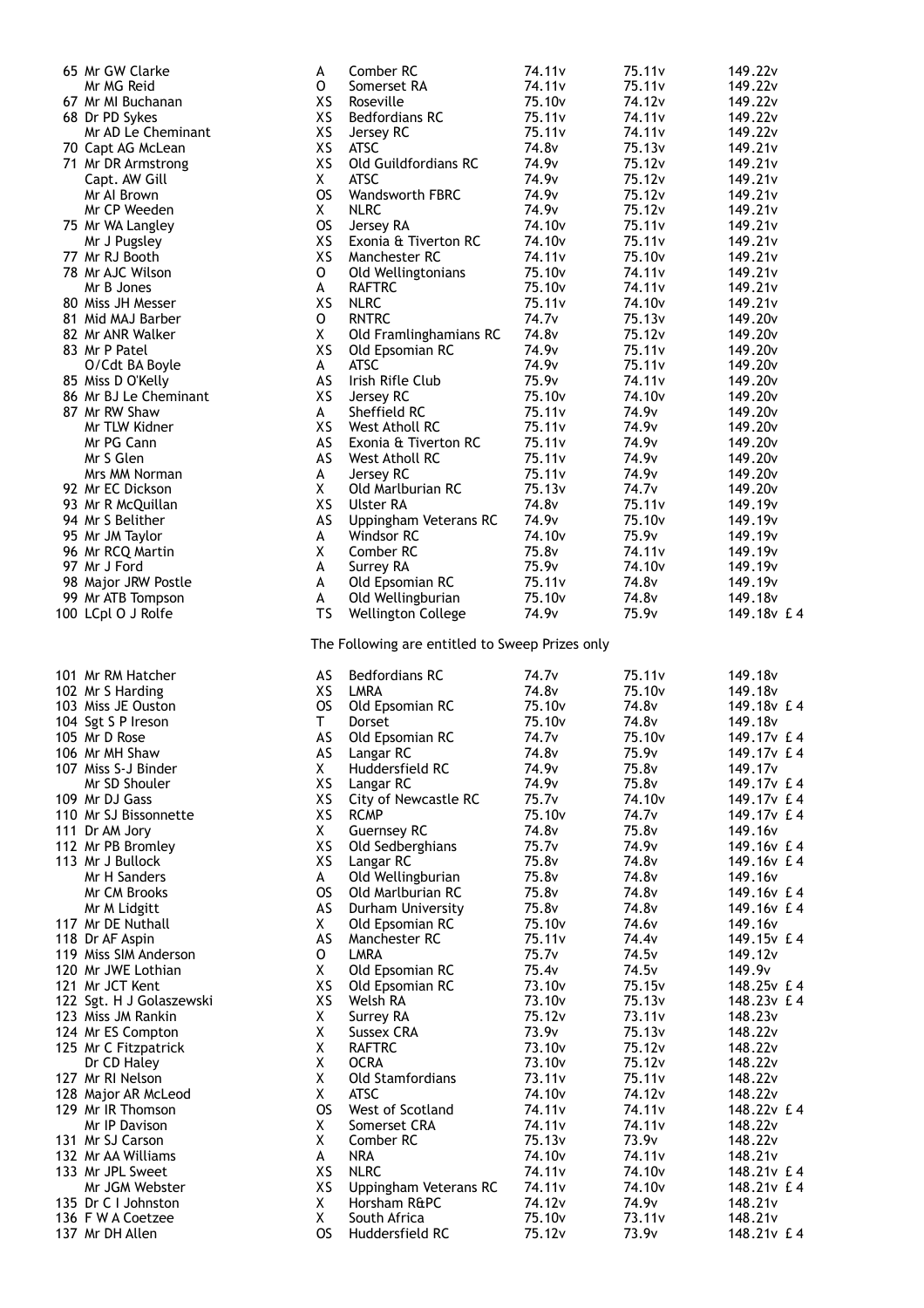| 138 Mrs CE Jeens                | AS        | Old Epsomian RC                  | 74.8 <sub>v</sub>  | 74.12v             | 148.20v £4          |
|---------------------------------|-----------|----------------------------------|--------------------|--------------------|---------------------|
| Mr R Birtwistle                 | A         | Manydown RC                      | 74.8v              | 74.12v             | 148.20 <sub>v</sub> |
| Mr P S Holmes                   | OS i      | Manchester RC                    | 74.8 <sub>v</sub>  | 74.12 <sub>v</sub> | 148.20v £4          |
| 141 Mr TJ Brooking              | A         | Horsham R&PC                     | 74.9v              | 74.11v             | 148.20 <sub>v</sub> |
|                                 | X         |                                  | 74.9v              |                    |                     |
| Mr M J Ensor                    |           | Old Guildfordians RC             |                    | 74.11v             | 148.20 <sub>v</sub> |
| 143 Mr RW Hallows               | AS        | Cornwall RC                      | 74.10 <sub>v</sub> | 74.10 <sub>v</sub> | 148.20v £4          |
| Mr PR Bain                      | AS        | Australia                        | 74.10 <sub>v</sub> | 74.10 <sub>v</sub> | 148.20 <sub>v</sub> |
| Mr LR Chisholm                  | AS        | <b>Buckinghamshire</b>           | 74.10 <sub>v</sub> | 74.10 <sub>v</sub> | 148.20 <sub>v</sub> |
| 146 Mr GP Perron                | XS        | <b>DCRA</b>                      | 74.11 <sub>v</sub> | 74.9v              | 148.20 <sub>v</sub> |
| Miss LAE Crowson                | X.        | NRA                              | 74.11 <sub>v</sub> | 74.9v              | 148.20v             |
| Mrs GC O'Leary                  | 0         | <b>BCRA</b>                      | 74.11 <sub>v</sub> | 74.9v              | 148.20 <sub>v</sub> |
|                                 |           |                                  |                    |                    |                     |
| 149 Wg. Cdr. (Ret'd) CJ Hockley | os        | Welsh RA                         | 74.8v              | 74.11 <sub>v</sub> | 148.19v £4          |
| 150 Mr M.R. Frost               | AS        | Exonia & Tiverton RC             | 74.9v              | 74.10 <sub>v</sub> | 148.19 <sub>v</sub> |
| Mrs LK Mace                     | AS        | Manydown RC                      | 74.9v              | 74.10 <sub>v</sub> | 148.19 <sub>v</sub> |
| 152 Mrs RA Wiltshire            | X         | Old Epsomian RC                  | 74.10 <sub>v</sub> | 74.9v              | 148.19 <sub>v</sub> |
| Mr WDH Burden                   | A         | <b>ATSC</b>                      | 74.10 <sub>v</sub> | 74.9v              | 148.19v             |
| 154 Mr SA Thomas                | X         | <b>Central Bankers RC</b>        | 74.11 <sub>v</sub> | 74.8v              | 148.19 <sub>v</sub> |
| 155 Mr T Keen                   | A         | University of Southampton 75.10v |                    | 73.9v              |                     |
|                                 |           |                                  |                    |                    | 148.19 <sub>v</sub> |
| 156 Mr PJ Chapman-Sheath        | XS        | <b>NLRC</b>                      | 73.9v              | 75.9v              | 148.18 <sub>v</sub> |
| 157 Mr A Chown                  | A         | Lloyds TSBRC                     | 74.8 <sub>v</sub>  | 74.10 <sub>v</sub> | 148.18 <sub>v</sub> |
| Miss SL Hayes                   | OS.       | Mosman-Neutral Bay RC            | 74.8 <sub>v</sub>  | 74.10 <sub>v</sub> | 148.18v £4          |
| Mr RJW Smeltzer                 | X.        | Canada                           | 74.8 <sub>v</sub>  | 74.10 <sub>v</sub> | 148.18 <sub>v</sub> |
| Mr KWD Ramsey                   | XS        | Old Epsomian RC                  | 74.8 <sub>v</sub>  | 74.10 <sub>v</sub> | 148.18v             |
| Mr JWE Lewis                    | XS        | <b>ATRC</b>                      | 74.8v              | 74.10 <sub>v</sub> | 148.18v             |
|                                 |           |                                  |                    |                    |                     |
| 162 Mr RA Dix                   | AS        | Old Guildfordians RC             | 74.9v              | 74.9 <sub>v</sub>  | 148.18 <sub>v</sub> |
| 163 Cdt H J Green               | <b>OS</b> | Greshams RC                      | 74.11 <sub>v</sub> | 74.7 <sub>v</sub>  | 148.18v £4          |
| 164 Mr R I Coventry             | <b>OS</b> | Manchester RC                    | 74.12 <sub>v</sub> | 74.6 <sub>v</sub>  | 148.18v £4          |
| 165 Mr T Steele                 | XS        | Ulster RA                        | 74.5 <sub>v</sub>  | 74.12v             | 148.17 <sub>v</sub> |
| 166 Mr DR Le Quesne             | ХS        | Jersey RA                        | 74.6v              | 74.11 <sub>v</sub> | 148.17 <sub>v</sub> |
| 167 Miss LCP-L Watson           | AS        | Jersey RC                        | 74.8v              | 74.9v              | 148.17 <sub>v</sub> |
|                                 |           |                                  |                    |                    |                     |
| 168 Miss H P McCullough         | ХS        | Ulster RA                        | 75.7 <sub>v</sub>  | 73.10 <sub>v</sub> | 148.17 <sub>v</sub> |
| 169 Mr BA Horwood               | XS        | Jersey RC                        | 75.8v              | 73.9v              | 148.17v             |
| 170 Mr RL Eayrs                 | 0         | <b>Midland Counties RC</b>       | 75.9v              | 73.8v              | 148.17v             |
| 171 Mrs LJ Brister              | A         | Welsh RA                         | 74.8v              | 74.8v              | 148.16 <sub>v</sub> |
| Mr N Cole-Hawkins               | A         | <b>NLRC</b>                      | 74.8v              | 74.8v              | 148.16v             |
| Mr RH Gardiner                  | OS.       | Club <sub>25</sub>               | 74.8v              | 74.8v              | 148.16v £4          |
| Mr T Horrocks                   | OS.       | Manchester RC                    | 74.8v              | 74.8v              | 148.16y £4          |
|                                 |           |                                  |                    |                    |                     |
| 175 Mr AC Haley                 | Χ         | Welsh RA                         | 75.9v              | 73.7v              | 148.16 <sub>v</sub> |
| 176 Mr AG Mitchell              | X         | Cornwall RC                      | 75.10 <sub>v</sub> | 73.6v              | 148.16 <sub>v</sub> |
| 177 Mr SNS Penrose              | X         | Stock Exchange RC                | 74.6v              | 74.9v              | 148.15 <sub>v</sub> |
| 178 Mr B G McLain               | Χ         | Canada                           | 74.9v              | 74.6 <sub>v</sub>  | 148.15 <sub>v</sub> |
| 179 Mr ORW Russell              | <b>OS</b> | Old Guildfordians RC             | 75.7v              | 73.8v              | 148.15v £4          |
| Mr CI Cooper                    | 0         | <b>Ulster RA</b>                 | 75.7 <sub>v</sub>  | 73.8v              | 148.15 <sub>v</sub> |
| 181 Mr IMR Power                | A         | Huddersfield RC                  | 74.8 <sub>v</sub>  | 74.6v              | 148.14v             |
|                                 |           |                                  |                    |                    |                     |
| 182 Mr IDC Brechin              | 0         | East of Scotland RC              | 74.5 <sub>v</sub>  | 74.8v              | 148.13v             |
| 183 Mr SH Cox                   | ХS        | ATSC                             | 75.6 <sub>v</sub>  | 73.6v              | 148.12v             |
| 184 Mr RA Welford               | os        | <b>OCRA</b>                      | 74.8v              | 74.3v              | 148.11v             |
| 185 Mr N Meintjes               | os        | <b>NRA</b>                       | 75.5v              | 73.5v              | 148.10 <sub>v</sub> |
| 186 Dr N Hart                   | O         | Bedfordians RC                   | 74.11v             | 73.12v             | 147.23v             |
| 187 Mr GD Palmer                | os        | Wandsworth FBRC                  | 74.13v             | 73.10v             | 147.23v             |
|                                 | A         |                                  | 73.10 <sub>v</sub> | 74.12v             | 147.22v             |
| 188 Sqn Ldr KP Cressy           |           | RAF Air Cmd                      |                    |                    |                     |
| 189 Mr RL Johnson               | OS.       | <b>OGRE</b>                      | 74.9v              | 73.13v             | 147.22v             |
| 190 Mr RG Scott                 | AS        | West Atholl RC                   | 73.11v             | 74.10 <sub>v</sub> | 147.21v             |
| Mr WR Steward                   | AS        | Old Epsomian RC                  | 73.11v             | 74.10 <sub>v</sub> | 147.21v             |
| Miss EJ Cannings                | <b>OS</b> | ATSC                             | 73.11v             | 74.10 <sub>v</sub> | 147.21v             |
| 193 Mr JP Barry                 | 0         | Stock Exchange RC                | 74.10 <sub>v</sub> | 73.11v             | 147.21v             |
| 194 Mr DJ Archer                | A         | Pickering RP Club                | 73.9v              | 74.11v             | 147.20 <sub>v</sub> |
| 195 Mr SC Williamson            | 0         | <b>RAFTRC</b>                    | 73.10 <sub>v</sub> | 74.10 <sub>v</sub> | 147.20 <sub>v</sub> |
|                                 |           |                                  |                    |                    |                     |
| Mr BV Cambray                   | A         | <b>Tavistock Drake</b>           | 73.10 <sub>v</sub> | 74.10v             | 147.20 <sub>v</sub> |
| 197 Mr AM Bullen                | AS        | <b>Blackfriars</b>               | 73.11v             | 74.9v              | 147.20v             |
| 198 Miss L Hearn                | ХS        | <b>DCRA</b>                      | 74.9v              | 73.11v             | 147.20 <sub>v</sub> |
| 199 Eur Ing C. A. Painting      | A         | Pumas RC                         | 74.11 <sub>v</sub> | 73.9v              | 147.20v             |
| 200 Mr J Payne                  | A         | Hailsham RC                      | 75.10 <sub>v</sub> | 72.10 <sub>v</sub> | 147.20 <sub>v</sub> |
| 201 Mr JA Lindsay III           | AS        | <b>OCRA</b>                      | 74.9 <sub>v</sub>  | 73.10 <sub>v</sub> | 147.19 <sub>v</sub> |
| 202 Mr ACH Bryson               | X.        | <b>OWRC</b>                      | 74.10 <sub>v</sub> | 73.9v              | 147.19 <sub>v</sub> |
|                                 |           |                                  |                    |                    |                     |
| 203 Mr R Kloosterman            | A         | <b>KSV Rotterdam</b>             | 74.11v             | 73.8v              | 147.19 <sub>v</sub> |
| Mr JD Badman                    | TS        | <b>RGS Guildford</b>             | 74.11 <sub>v</sub> | 73.8v              | 147.19v £4          |
| 205 Mr CD Heales                | A         | OGRE                             | 73.9v              | 74.9v              | 147.18v             |
| Mr MRM Millar                   | XS        | Old Epsomian RC                  | 73.9v              | 74.9v              | 147.18v             |
| Miss HCM Bennett                | OS.       | <b>OGRE</b>                      | 73.9v              | 74.9v              | 147.18v             |
| Mr BN Craig                     | os        | <b>OCRA</b>                      | 73.9v              | 74.9v              | 147.18v             |
| 209 Mr CJ Sherratt              | 0         | Club <sub>25</sub>               | 74.10 <sub>v</sub> | 73.8v              | 147.18 <sub>v</sub> |
|                                 |           |                                  |                    |                    |                     |
| Mr DA Rowell                    | 0         | University of Southampton 74.10v |                    | 73.8v              | 147.18v             |
| Mr MJ MacKeith                  | XS        | Old Epsomian RC                  | 74.10 <sub>v</sub> | 73.8v              | 147.18v             |
| 212 Mr DFP Richards             | X         | Old Marlburian RC                | 74.11 <sub>v</sub> | 73.7 <sub>v</sub>  | 147.18v             |
| 213 Mr SJ Comins                | OS.       | Huddersfield RC                  | 74.8v              | 73.9v              | 147.17 <sub>v</sub> |